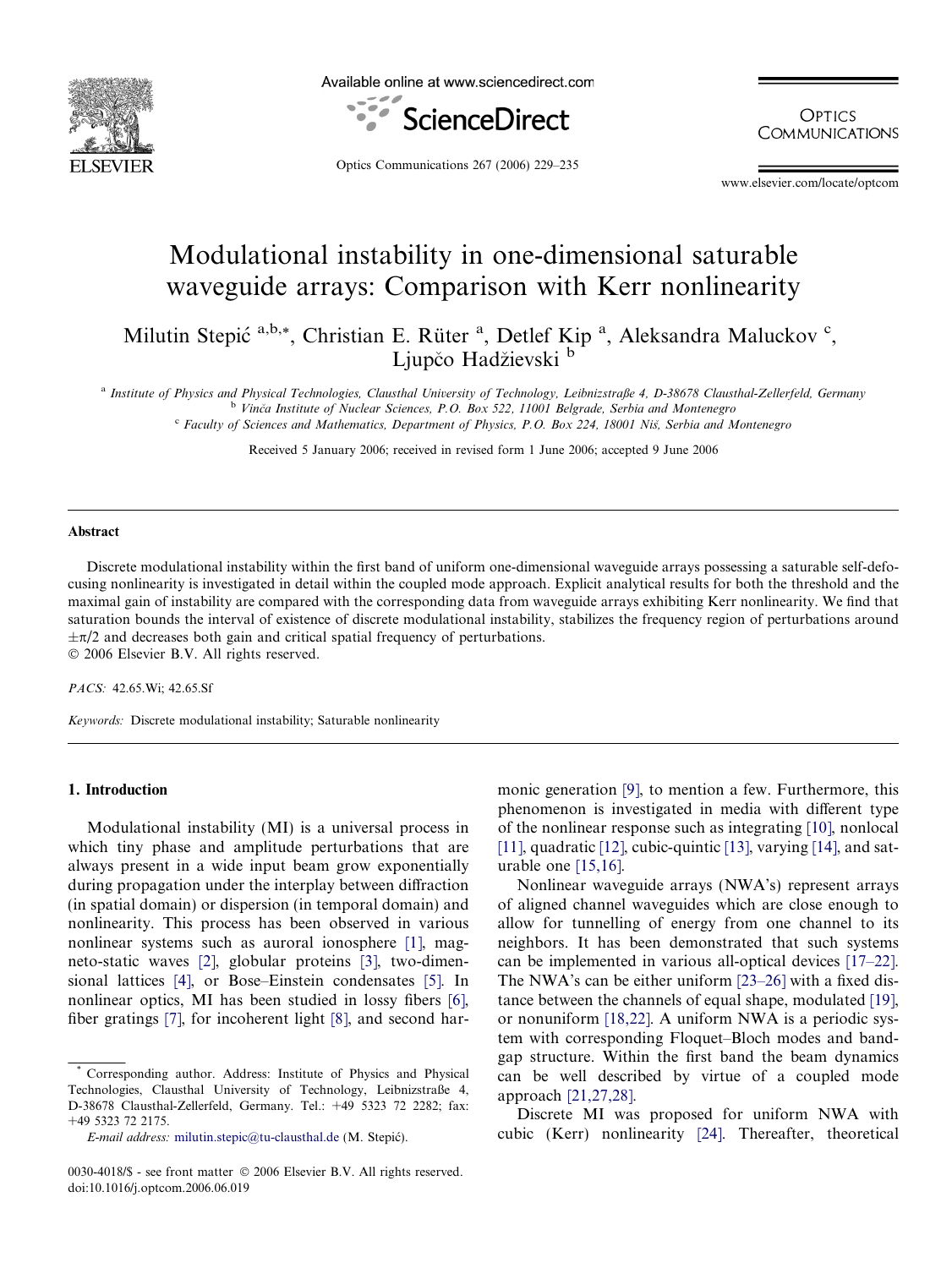<span id="page-1-0"></span>investigations of this process have been performed in reorientable [\[29\]](#page-6-0) and saturable discrete media [\[30,31\]](#page-6-0). Experimentally, discrete MI was observed in cubic aluminium gallium arsenide (AlGaAs) [\[27\]](#page-6-0), in photorefractive strontium–barium niobate (SBN) [\[28\],](#page-6-0) and in lithium niobate (LN) [\[32,33\].](#page-6-0)

For both, semiconductor and photorefractive materials, it is well known that the optically induced refractive index change  $\Delta n$  becomes saturated at moderately high field strengths [\[34\].](#page-6-0) The purpose of this paper is to investigate in which way the effect of saturation modifies the MI behavior of NWA's. As powers required to observe nonlinear effects in AlGaAs and LN differ by a few orders of magnitude [\[27,32\],](#page-6-0) we reduce the model equations to the nondimensional forms in Section 2. By taking into account currently available experimental data we restrict the parameter space (i.e., coupling and nonlinear coefficient) to the region where this comparison can be made. Explicit results for the corresponding dispersion relation, gain, and critical spatial frequency of small perturbations are given altogether in this Section. Section [3](#page-3-0) is devoted to a discussion of the obtained results. Conclusions are drawn in the last section.

## 2. Model equations

According to Ref. [\[25\],](#page-6-0) optical beam propagation in uniform one-dimensional (1D) NWA's with self-defocusing Kerr nonlinearity can be described by a set of linearly coupled nonlinear ordinary differential equations:

$$
i\frac{dE_n}{dz} + C_K(E_{n+1} + E_{n-1} - 2E_n) - \beta_K |E_n|^2 E_n = 0.
$$
 (1)

The propagation coordinate is denoted by  $z$ ,  $E_n$  is the electric field of the *n*th element of the array,  $C_K$  is the coupling coefficient, while  $\beta_K = w_0 n_2/cA_{\text{eff}} > 0$  represents the nonlinear coefficient due to the Kerr effect. Here  $w_0$  is the circular frequency,  $c$  is the speed of light,  $A_{\text{eff}}$  is the effective crosssectional area of a single waveguide, whereas  $n_2$  represents the Kerr coefficient. The effect of self-defocusing is observed in various materials such as semiconductor doped glasses [\[35\],](#page-6-0) ethanol solutions of Japanese green tea [\[36\]](#page-6-0), and lead zirconate titanate [\[37\].](#page-6-0) Both Y junctions and bright temporal solitons are observed in such media [\[38,39\].](#page-6-0)

Assuming a stationary solution of this equation in the form  $E_n = E_0 \exp[i(-qz + n\pi)]$ , one can get the following dispersion relation:  $q = 4C_k + \beta_k |E_0|^2$ . The amplitude of this uniform staggered solution, where adjacent elements of the array are out of phase, is given by:

$$
E_0 = \sqrt{\frac{q - 4C_K}{\beta_K}}.\tag{2}
$$

This solution exists if  $q > 4C_K$ .

On the other hand, by taking into account the effect of saturation [\[15,16,40\],](#page-5-0) one can describe beam propagation

in a self-defocusing 1D NWA with the following set of difference-differential equations [\[31\]](#page-6-0):

$$
i\frac{dE_n}{dz} + C_S(E_{n+1} + E_{n-1} - 2E_n) - \beta_S \frac{|E_n|^2 E_n}{|E_\mathbf{d}|^2 + |E_n|^2} = 0.
$$
 (3)

Here  $E_d$  is the dark electrical field while  $\beta_S > 0$  represents the corresponding nonlinear coefficient. Now, the above mentioned stationary solution has a dispersion relation of the form  $q = 4C_s + \beta_s |E_0|^2 (|E_0|^2 + |E_d|^2)^{-1}$  with amplitude

$$
E_0 = \sqrt{\frac{q - 4C_S}{\beta_S - (q - 4C_S)} |E_d|^2}.
$$
\n(4)

Contrary to the Kerr case, here we have a bounded domain of existence:  $4C_S \leqslant q \leqslant \beta_S + 4C_S$ .

The perturbed solution  $[E_0 + \delta_n(z)] \exp[i(-qz + n\pi)],$ where  $|\delta_n| \ll E_0$ , satisfies the corresponding difference-differential equation

$$
i\frac{d\delta_n}{dz} - C_K(\delta_{n+1} + \delta_{n-1} - 2\delta_n) - \beta_K |E_0|^2 (\delta_n + \delta_n^*) = 0 \qquad (5)
$$

in cubic NWA, and

$$
i\frac{d\delta_n}{dz} - C_S(\delta_{n+1} + \delta_{n-1} - 2\delta_n) - \beta_S \frac{|E_0|^2}{|E_d|^2 + |E_0|^2} \times \left(1 - \frac{|E_0|^2}{|E_d|^2 + |E_0|^2}\right)(\delta_n + \delta_n^*) = 0 \tag{6}
$$

in NWA with saturable nonlinearity.

The linear stability of a uniform solution has been investigated with different forms of perturbations [\[23,24,30\]](#page-6-0). Here, we adopt the perturbation form from Ref. [\[23\]](#page-6-0):  $\delta_n = \epsilon_1 \exp[i(Qz - n\Omega D)] + \epsilon_2 \exp[-i(Qz - n\Omega D)]$ , in which  $\epsilon_{1,2}$  are constants while Q and  $\Omega$  are parameters of a modulated wave. After a straightforward calculation one obtains the following expressions for the MI gain  $(Q = \text{Im}\Gamma)$ :

$$
\Gamma_K = \pm 2\sqrt{2C_K} \sin(\Omega D/2) \sqrt{\beta_K E_0^2 - 2C_K \sin^2(\Omega D/2)} \tag{7}
$$

in Kerr case, and

$$
\Gamma_{S} = \pm 2\sqrt{2C_{S}} \sin(\Omega D/2)
$$
  
 
$$
\times \sqrt{\beta_{S} \frac{|E_{0}|^{2}}{|E_{d}|^{2} + |E_{0}|^{2}} \left(1 - \frac{|E_{0}|^{2}}{|E_{d}|^{2} + |E_{0}|^{2}}\right) - 2C_{S} \sin^{2}(\Omega D/2)}
$$
(8)

in saturable case. Instability occurs if  $\Gamma_{K,S} > 0$ , which is fulfilled for  $0 < \Omega < 2\pi D^{-1}$ . All uniform waves with wave numbers from this interval will be unstable if the input intensity exceeds the critical (threshold) value, i.e. for the case where the (saturable) nonlinearity exceeds linear diffraction effects. In cubic NWA's this value reads:

$$
|E_0|^2 \ge (|E_0|^2)_{\rm cr} = \frac{2C_K}{\beta_K} \sin^2(\Omega D/2). \tag{9}
$$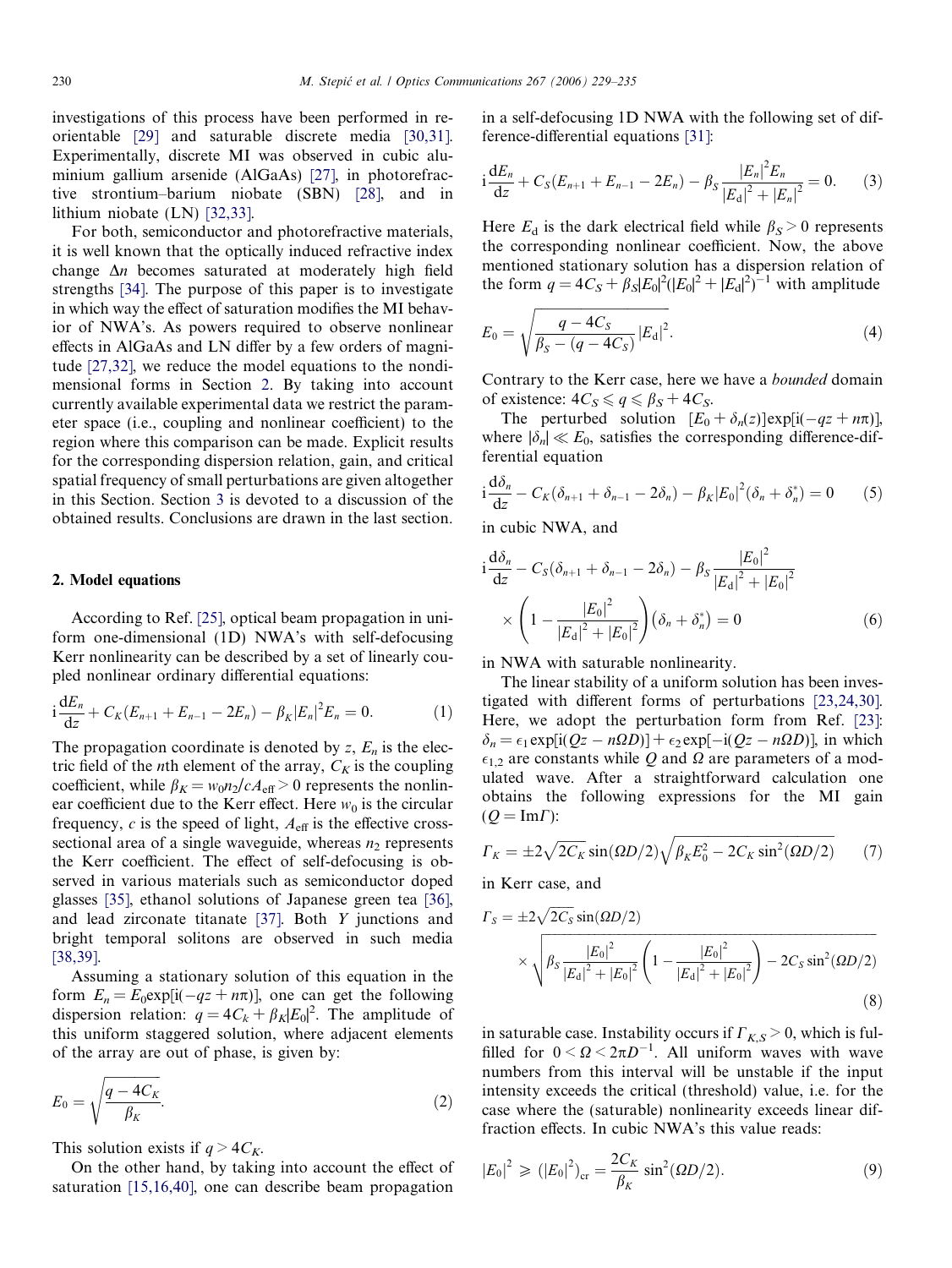<span id="page-2-0"></span>In saturable NWA's uniform staggered waves exist only in a limited interval. Therefore, the MI region is bounded from both below and above:

$$
\frac{1 - \sqrt{1 - \frac{8C_S}{\beta_S} \sin^2(\Omega D/2)}}{1 + \sqrt{1 - \frac{8C_S}{\beta_S} \sin^2(\Omega D/2)}} |E_d|^2
$$
\n
$$
\leq |E_0|^2 \leq \frac{1 + \sqrt{1 - \frac{8C_S}{\beta_S} \sin^2(\Omega D/2)}}{1 - \sqrt{1 - \frac{8C_S}{\beta_S} \sin^2(\Omega D/2)}} |E_d|^2. \tag{10}
$$

Maximal gain (determined from the condition  $\partial \Gamma_{K,S}/\partial \Omega =$ 0) can be achieved in both cases if  $\Omega^{\text{max}} = 2\pi D^{-1}(m + 0.5)$ , where  $m$  is an integer. Additionally, maximal gain appears for

$$
\Omega_K^{\max} = \frac{2}{D} \arcsin \left( \pm \sqrt{\frac{\beta_K |E_0|^2}{4C_K}} \right) \tag{11}
$$

in Kerr case, and

$$
\Omega_S^{\max} = \frac{2}{D} \arcsin \left( \pm \sqrt{\frac{\beta_S}{4C_S} \frac{|E_0|^2}{|E_\text{d}|^2 + |E_0|^2} \left( 1 - \frac{|E_0|^2}{|E_\text{d}|^2 + |E_0|^2} \right) \right)
$$
\n(12)

in saturable case. The maximal gain is given by

$$
\Gamma_K^{\max} = \beta_K |E_0|^2, \quad \Gamma_S^{\max} = \beta_S \frac{|E_0|^2}{|E_\text{d}|^2 + |E_0|^2} \left(1 - \frac{|E_0|^2}{|E_\text{d}|^2 + |E_0|^2}\right),\tag{13}
$$

respectively.

To concretize these results we restrict our general considerations of NWA's to the semiconductor AlGaAs and photovoltaic LN crystals. AlGaAs is sensitive in the infrared part of the spectrum while the usual laser power necessary to excite reasonable nonlinear effects in NWA is in the range of hundreds of watts. The refractive index  $n_r$  of AlGaAs depends on composition and varies between 3.4 and 3.5 [\[27,41\].](#page-6-0) The Kerr coefficient for this material is approximately  $n_2 = 2 \times 10^{-17} \text{ m}^2 \text{ W}^{-1}$  [\[27,39\].](#page-6-0) On the other hand, LN is sensitive in the visible part of the spectrum (blue–green wavelengths) and the required laser power is of the order of microwatts [\[32,42\].](#page-6-0) Here, the (extraordinary) refractive index for green light of  $\lambda = 514.5$  nm is  $n_r = 2.242$ . In order to realize the influence of different forms of the nonlinear term in Eqs. [\(1\) and \(3\)](#page-1-0) we have reduced the model equations to a nondimensional form. The propagation coordinate is now  $\xi_{K,S} = z/(k_{K,S} x_0^2)$ , where  $k_{K,S} = 2\pi n_{rK,S}/\lambda_{K,S}$  and  $x_0$  is an arbitrary length. We choose  $x_0 = 10 \mu m$ , which is of the order of a typical lattice period. The normalized distance between the centers of adjacent elements is  $D = D/x_0$ . The coupling constants and nonlinear coefficients are multiplied with the belonging factor  $k_{K,S}x_0^2$ . The nondimensional variables are  $U_n =$ ractor  $\kappa_{K,S}x_{0}$ . The nondmensional variables are  $U_{n} = E_{n}/\sqrt{P}$  and  $U_{n} = E_{n}/E_{d}$ , respectively, where *P* is light power. All above mentioned results on dispersion relation,

MI gain, and maximal frequency of perturbations are valid. It is only necessary to perform the following substitutions:  $z \to \xi$ ,  $E_n \to U_n$ ,  $E_0 \to U_0$ ,  $|E_d|^2 \to 1$ ,  $D \to \widetilde{D}$ ,  $C_{K,S} \to \widetilde{C}_{K,S}$ , and  $\beta_{K,S} \to \widetilde{\beta}_{K,S}$ .

Finally, it is necessary to determine the realistic joint parameter range. With  $x_0 = 10 \mu m$  the usual normalized distance is in the range [0.5, 2] [\[27,28,32\].](#page-6-0) Experimentally reported values for the coupling constants in the two materials are typically less than  $2 \text{ mm}^{-1}$  [\[27,32\]](#page-6-0). Thus the corresponding dimensionless coupling constants are in the range of 1. For waveguide cross sections  $A_{\text{eff}}$  as low as 10  $\mu$ m<sup>2</sup> the nonlinear coefficient in AlGaAs can be estimated to be less than 10  $m^{-1}$  W<sup>-1</sup> With typical maximum input powers per channel that are of the order of 1 kW [\[27\]](#page-6-0), normalized values of the coupling constant are in the range [0, 30]. The nonlinearity in LN crystals originates from the internal photovoltaic field that can be additionally enhanced by a suitable doping process [\[43\].](#page-6-0) Samples with a nonlinear coefficient up to  $15 \text{ mm}^{-1}$  have been fabricated; this value corresponds to a nonlinear refractive index change of  $\Delta n_{\text{max}} = 7 \times 10^{-4}$  (see Fig. 4 in Ref. [\[42\]](#page-6-0)). Here, normalized values of the nonlinear coefficient lie in [0, 40]. In what follows we choose the following set of coupling constants  $C \in$  ${0.5, 1.5, 2.5}$  and nonlinear coefficients  $\beta \in \{5, 10, 15, 20, 25\}$ (we dropped out  $\sim$  for the sake of the simplicity). All



Fig. 1. Threshold behavior of discrete MI in saturable nonlinear media: dependence of (a) lower and (b) upper threshold on the spatial frequency of the perturbation for  $\beta = 15$  and different values of coupling constants.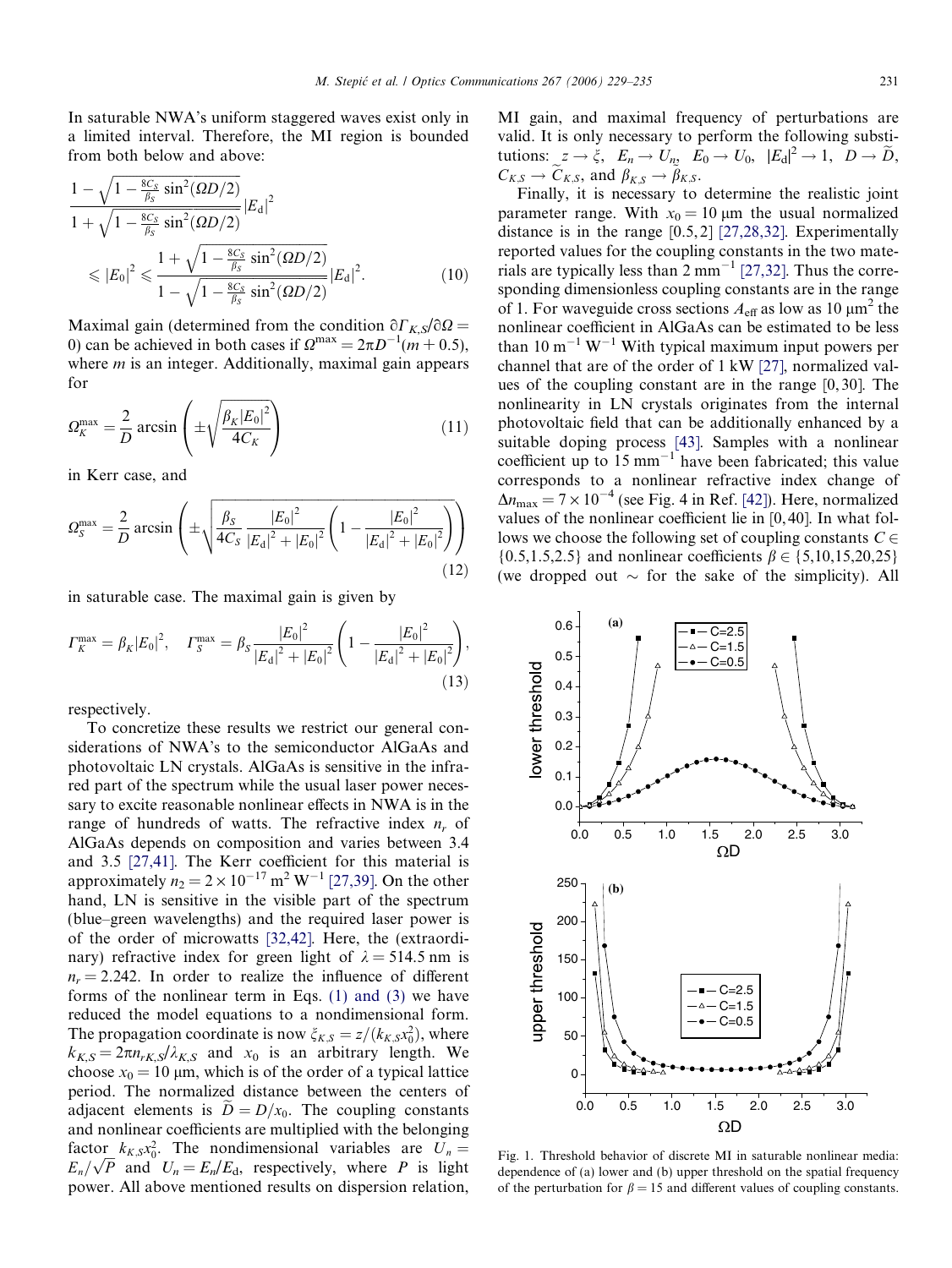<span id="page-3-0"></span>results are given for uniform arrays consisting of 28 channels with a corresponding normalized distance equal to 0.76.

#### 3. Discussion

Firstly, we have investigated in which way the parameters of the discrete saturable system influence the lower and the upper threshold for the onset of MI that are given by Eq. [\(10\)](#page-2-0). The lower threshold increases with stronger coupling while the upper one decreases, as illustrated in [Fig. 1](#page-2-0)a and b, respectively. Due to symmetry, only the positive frequency region is presented. Furthermore, the frequency region around  $\pm \pi/2$  becomes modulationally stable and broadens with increase of C. Therefore, with the nonlinearity fixed, stronger coupling has an inhibiting influence on MI. On the other hand, for fixed coupling, an enhancement of the nonlinearity leads to a drop of the lower threshold (Fig. 2a) and to a growth of the upper one (Fig. 2b). Additionally, stronger nonlinearity causes a destabilization of the frequency region around  $\pm \pi/2$ . Thus, an increase of nonlinearity has a catalytic role on the MI



Fig. 2. Threshold behavior of discrete MI in saturable nonlinear media: dependence of (a) lower and (b) upper threshold on the spatial frequency of the perturbation for  $C = 1.5$  and different values of nonlinear coefficients.

process. The same is true for the single threshold within the Kerr model [\[25\].](#page-6-0)

One may notice in Fig. 3a and b that, for fixed values of the nonlinear coefficient and beam amplitude, stronger coupling decreases the critical spatial frequency that is given by Eqs. [\(11\) and \(12\)](#page-2-0). Physically, stronger coupling results in broader products of MI (discrete solitons), independently of the type of nonlinearity. Consequently, the number of these localized structures per given array (i.e., spatial frequency) decreases. In the Kerr case of AlGaAs (Fig. 3a) there exists an unique critical spatial frequency that can be obtained for different values of beam amplitude and coupling constant (i.e., stronger coupling requires higher amplitudes). On the contrary, for saturable LN NWA's (Fig. 3b) there are different critical spatial frequencies which have the same amplitude and whose values decrease with stronger coupling.

In [Fig. 4a](#page-4-0) and b the dependence of the critical spatial frequency on the beam amplitude is presented for different values of nonlinearity, whereas both the distance between waveguides and the coupling coefficient are fixed. The fact that magnification of the nonlinearity increases the critical spatial frequency can be easily explained as follows: A stronger nonlinearity of the system leads to a larger number of very narrow strongly localized modes in discrete MI.



Fig. 3. Critical spatial frequency as a function of the square of the normalized wave amplitude in (a) Kerr and (b) saturable case. Normalized distance between waveguides is  $D = 0.76$ , while nonlinear coefficient is  $\beta = 5$ .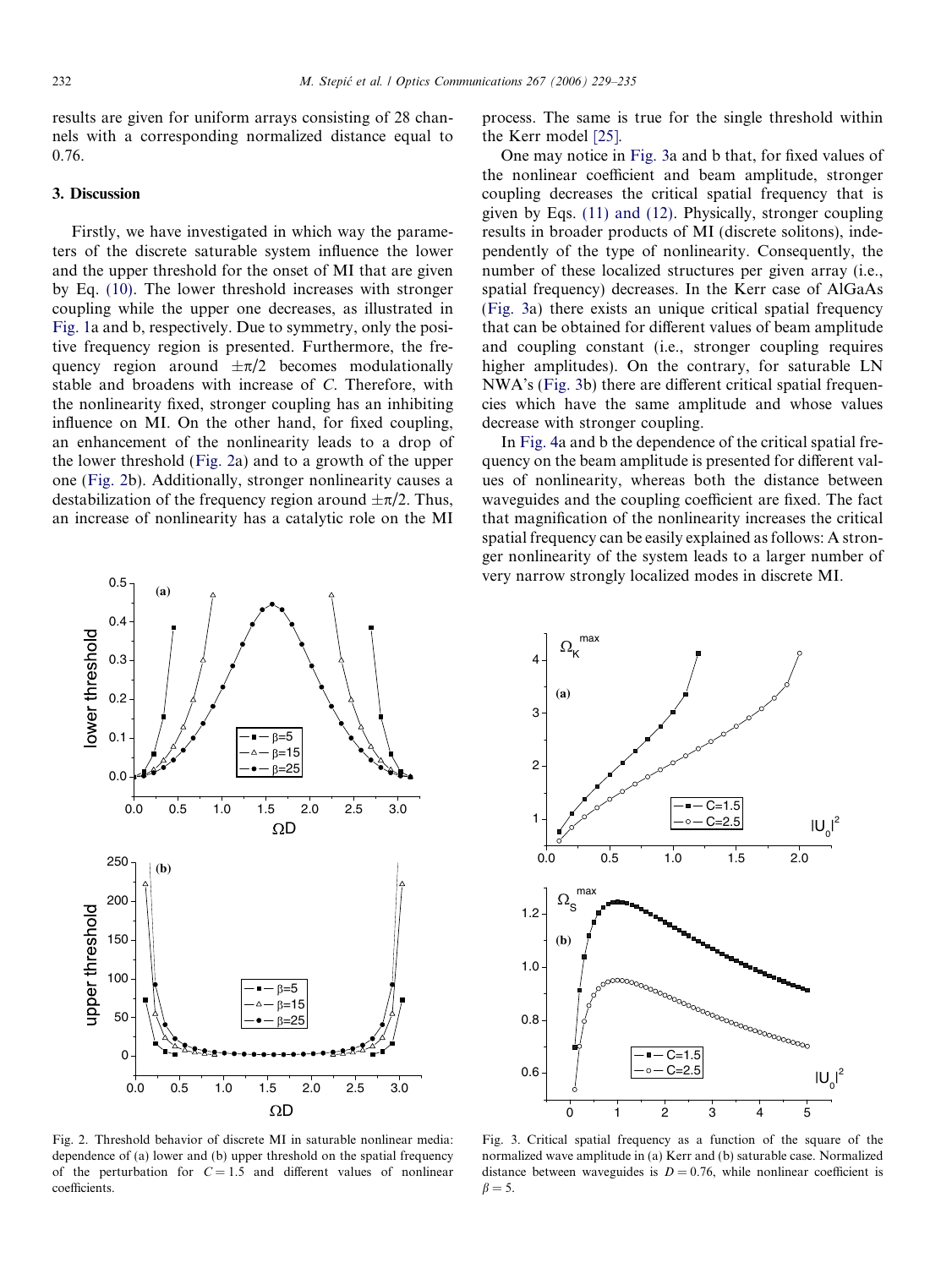<span id="page-4-0"></span>

Fig. 4. Critical spatial frequency as a function of the square of the normalized wave amplitude in (a) Kerr and (b) saturable case. Normalized distance between waveguides is  $D = 0.76$ , while coupling constant is  $C = 1.5.$ 

The critical spatial frequency as a function of the square of the normalized beam amplitude in both AlGaAs (squares) and LN NWA's (circles) is shown in Fig. 5a. For a given period of the array and fixed values of both coupling constant and nonlinear coefficient, saturation decreases the critical spatial frequency. In the small amplitude limit, in which Eq. [\(3\)](#page-1-0) is reduced to Eq. [\(1\),](#page-1-0) there is indeed almost no difference between these two curves. However, in the region of medium amplitudes, the monotonically growing Kerr curve reaches a maximal value (that is equal to  $\pi/D$ ), while the saturable one reaches a corresponding maximum and then slowly decreases in the region of higher amplitudes. A similar behavior has been observed in semiconductor-doped glass fibers [\[15\]](#page-5-0).

In Fig. 5b we present the dependence of the gain on the square of the beam's amplitude in both arrays. For a given period of the array and fixed values of the spatial frequency of perturbation, nonlinearity, and coupling strength, one can notice that saturation (notation is the same as in Fig. 5a) significantly decreases the MI gain and also restricts the region of amplitudes in which MI can occur. As before, in the small amplitude limit both curves coincide.

Finally, the gain dependence of the spatial frequency of MI for different values of the amplitude and fixed values of



Fig. 5. (a) Critical spatial frequency as a function of the square of the normalized wave amplitude in Kerr case (squares) and in saturable case (circles). Normalized distance between waveguides is  $D = 0.76$ , while coupling constant is  $C = 2.5$ , while  $\beta = 5$ . (b) Gain of perturbation versus the square of the normalized wave amplitude in Kerr case (squares) and in saturable case (circles). Normalized distance between waveguides is  $D = 0.76$ , coupling constant is  $C = 1.5$ ,  $\Omega D = \pi/2$ , while  $\beta = 15$ .

both nonlinearity and coupling strength is given in [Fig. 6a](#page-5-0) and b. As in [Figs. 1 and 2,](#page-2-0) only the positive frequency region is presented. In AlGaAs NWA's [\(Fig. 6a](#page-5-0)) the gain diminishes with decrease of the amplitude. In the small amplitude regime, the position of the (critical) spatial frequency for which the gain is maximal moves from the center  $(\Omega D = 0)$  towards the edges of the perturbation's frequency domain ( $\Omega D = \pm \pi$ ). For very low amplitudes the central region on the x-axis becomes modulationally stable (not presented here). As one can see the relative difference between maximal gain and the gain from adjacent frequencies is quite small especially in the small amplitude regime, where the gain distribution has a wide plateau. As a result, in this region the MI process usually ends up in oscillations [\[23,30\].](#page-6-0) Localized structures can be eventually formed in the high amplitude region, where only one frequency with maximal gain can prevail. In LN NWA's ([Fig. 6b](#page-5-0)) gain is significantly smaller compared to the Kerr case and decreases with increase of the beam amplitude. Furthermore, the region of spatial frequencies where this instability may occur diminishes for more intensive beams. Similar as in Refs. [\[15,40\],](#page-5-0) a degenerate state that evolves from two inputs with different power exists.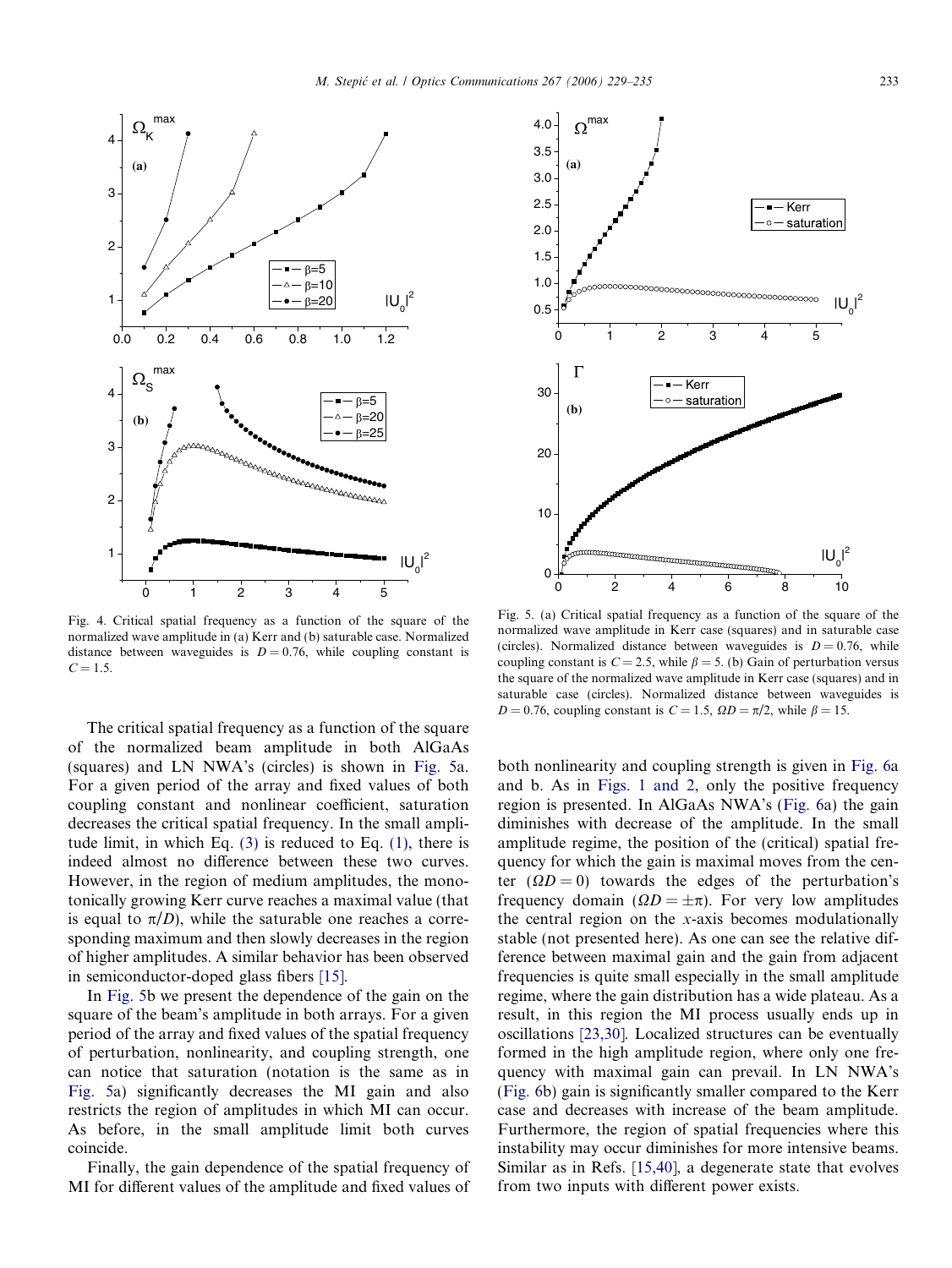<span id="page-5-0"></span>

Fig. 6. Dependence of gain on the spatial frequency of the perturbation for different values of the square of the normalized amplitude in (a) Kerr case and (b) in saturable case. System's parameters are  $C = 1.5$  and  $\beta = 5$ .

It is necessary to emphasize that the linear stability analysis which is used to obtain the threshold of instability and corresponding gain is not sufficient to describe the complicated system dynamics after the initial stage of MI[\[26\].](#page-6-0) Also, this approach does not take into account possible interactions of the perturbations with the continuous band spectrum which may influence the process of MI. It assumes that this influence may be neglected in the parameter space where a tight-binding approximation is justified. However, as shown on the example of the so-called Dirac-comb nonlinear lattice [\[44\]](#page-6-0), these interactions could substantially influence the dynamics of MI necessitating a more complete analysis based on a continuous model. Here, it is interesting to mention that one can get Eqs.  $(7)$ – $(10)$  no matter which form of perturbations from Refs. [\[23,24,30\]](#page-6-0) is chosen. For example, if the perturbation from Ref. [\[30\]](#page-6-0) is taken, one should just replace  $\Omega D/2$  with  $\pi N/j$  where j denotes the number of humps of the perturbation in the array (in the above mentioned reference  $j = 1$  was taken).

## 4. Conclusion

Modulational instability in one-dimensional discrete media with saturable nonlinearity is studied in detail on the example of permanent channel waveguide arrays in photovoltaic lithium niobate. Instability of wide input staggered beams in such intrinsically self-defocusing media occurs at the edges of the first Brillouin zone where anomalous diffraction is present. Exploiting the fact that the difference between the more accurate Floquet–Bloch approach and the simpler coupled mode approach is small in these regions we have employed the latter one to obtain explicit results for the threshold of instability, maximal spatial frequency, and gain of perturbations. Contrary to the Kerr case, discrete MI in saturable media has a bounded interval of existence. Stronger coupling has an inhibiting role on the MI process, while stronger nonlinearity expedites it. Comparing the corresponding explicit results we demonstrate that saturation stabilizes the frequency region of perturbations around  $\pm \pi/2$  and decreases both critical spatial frequency of perturbations and gain. As the cubic DNLS equation is only a small amplitude limit of the saturable DNLS equation these results could be interesting as a generalization of the discrete MI results in the former case. Finally, our results may be useful in investigations of MI in both Bose–Einstein condensates and arrays of Josephson junctions which could be described by similar model equations.

#### Acknowledgements

This work was supported by the German Federal Ministry of Education and Research (BMBF, Grant DIP-E6.1), by the Deutsche Forschungsgemeinschaft (DFG, Grant Ki482/8-1), and by the Ministry of Science, Development and Technologies of Republic Serbia, Project 1964.

#### References

- [1] R.E. Ergun, C.W. Carlsson, J.P. McFadden, J.H. Clemmons, M.H. Böhm, Geophys. Res. Lett. 18 (1991) 1177.
- [2] S.A. Nikitov, S. Jun, R. Marcelli, P. De Gasperis, J. Magn. Magn. Mater. 145 (1995) L6.
- [3] J.C. Eilbeck, P.S. Lomdahl, A.C. Scott, Physica D 16 (1984) 318.
- [4] M. Stepić, A. Maluckov, Lj. Hadžievski, F. Cheng, D. Runde, D. Kip, Eur. Phys. J. B 41 (2004) 495.
- [5] L. Salasnich, A. Parola, L. Reatto, Phys. Rev. Lett. 91 (2003) 080405.
- [6] M. Karlsson, J. Opt. Soc. Am. B 12 (1995) 2071.
- [7] P.St.J. Russel, J.-L. Archambault, J. Phys. III France 4 (1994) 2471.
- [8] D. Kip, M. Soljačić, M. Segev, E. Eugenieva, D.N. Christodoulides, Science 290 (2000) 495.
- [9] S. Trillo, P. Ferro, Opt. Lett. 20 (1995) 438.
- [10] U. Streppel, D. Michaelis, R. Kowarschik, A. Bräuer, Phys. Rev. Lett. 95 (2005) 073901.
- [11] W. Królikowski, O. Bang, J.J. Rasmussen, J. Wyller, Phys. Rev. E 64 (2001) 016612.
- [12] R. Schiek, H. Fang, R. Malendevich, G.I. Stegeman, Phys. Rev. Lett. 86 (2001) 4528.
- [13] H.P. Wong, Opt. Commun. 213 (2002) 173.
- [14] F. Kh. Abdullaev, S.A. Darmanyan, S. Bischoff, M.P. Sørensen, J. Opt. Soc. Am. B 14 (1997) 27.
- [15] J.M. Hickmann, S.B. Cavalcanti, N.M. Borges, E.A. Gouveia, A.S. Gouveia-Neto, Opt. Lett. 18 (1993) 182.
- [16] N. Da Dalt, C. De Angelis, G.F. Nalesso, M. Santagiustina, Opt. Commun. 121 (1995) 69.